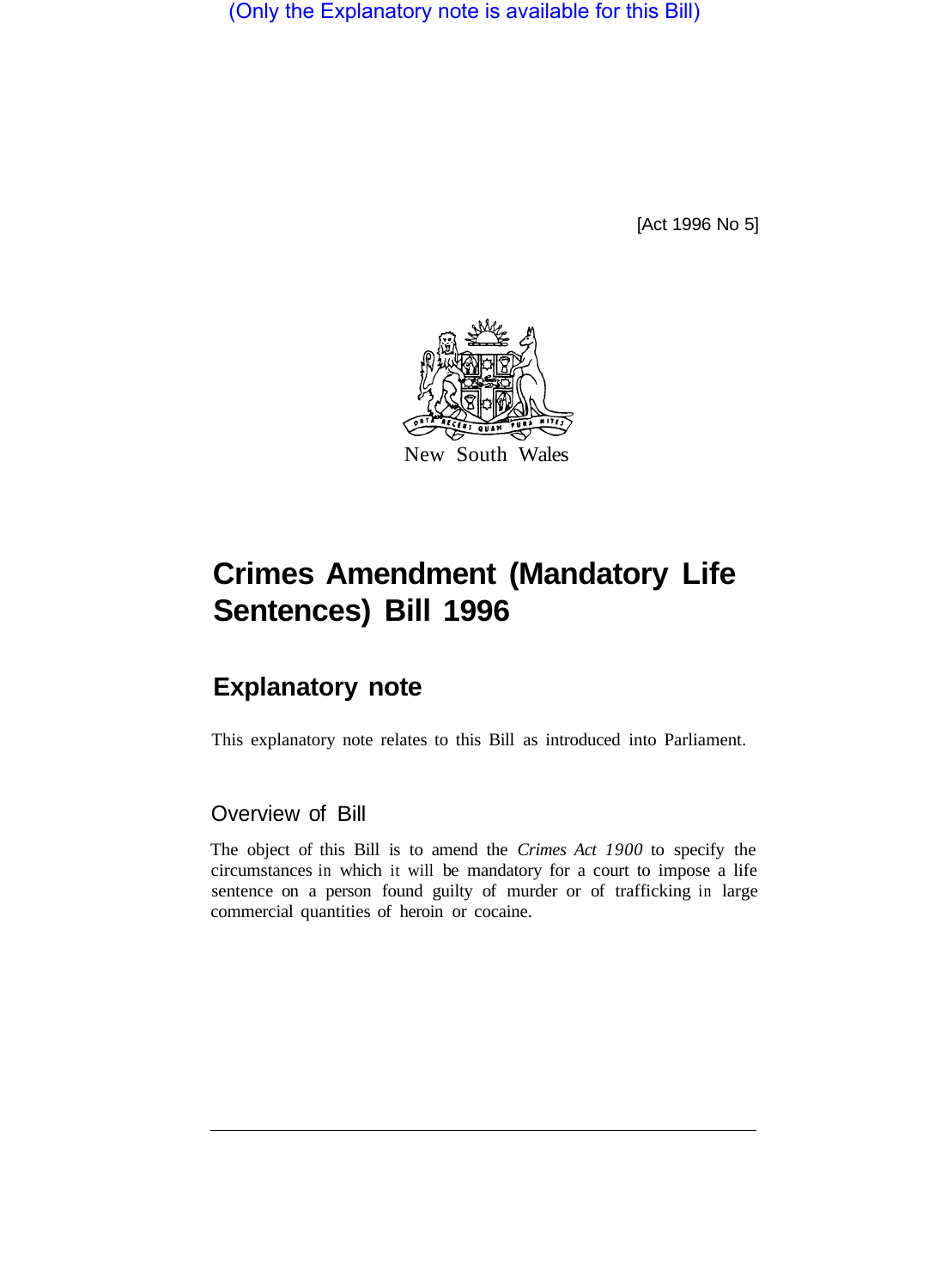Crimes Amendment (Mandatory Life Sentences) Bill 1996 [Act 1996 No 5]

Explanatory note

## Outline of provisions

**Clause 1** sets out the name (also called the short title) of the proposed Act.

**Clause 2** provides for the commencement of the proposed Act on a day to be appointed by proclamation.

**Clause 3** gives effect to the Schedule of amendments to the *Crimes Act 1900.* 

#### **Schedule 1 Amendments**

#### **Mandatory life sentences for certain offences**

**Schedule 1** amends the *Crimes Act 1900* to achieve the object of this Bill.

By section 43 1 A of the *Crimes Act 1900* the punishment of penal servitude for the term of a person's natural life may be imposed only for the offence of murder and certain offences under the *Drug Misuse and Trafficking Act 1985*  involving large commercial quantities of prohibited drugs or prohibited plants (but not cannabis plant or cannabis leaf). Section 431B is being inserted into the *Crimes Act 1900* to specify the circumstances that, if satisfied, will result in the imposition of that punishment.

In the case of murder, a life sentence is to be imposed if "the level of culpability in the commission of the offence is so extreme that the community interest in retribution, punishment, community protection and deterrence can only be met through the imposition of that sentence".

In the case of the drug offences involving large commercial quantities of heroin or cocaine, a life sentence is to be imposed if the level of culpability in the commission of the offence is so extreme that the community interest in retribution, punishment, community protection and deterrence can only be met through the imposition of that sentence and:

- the offence involved a high degree of planning and organisation and the use of other people acting at the direction of the person convicted of the offence, and
- the defendant was solely or principally responsible for planning, organising and financing the offence, and
- the heroin or cocaine was of a high degree of purity, and
- the defendant committed the offence solely for financial reward.